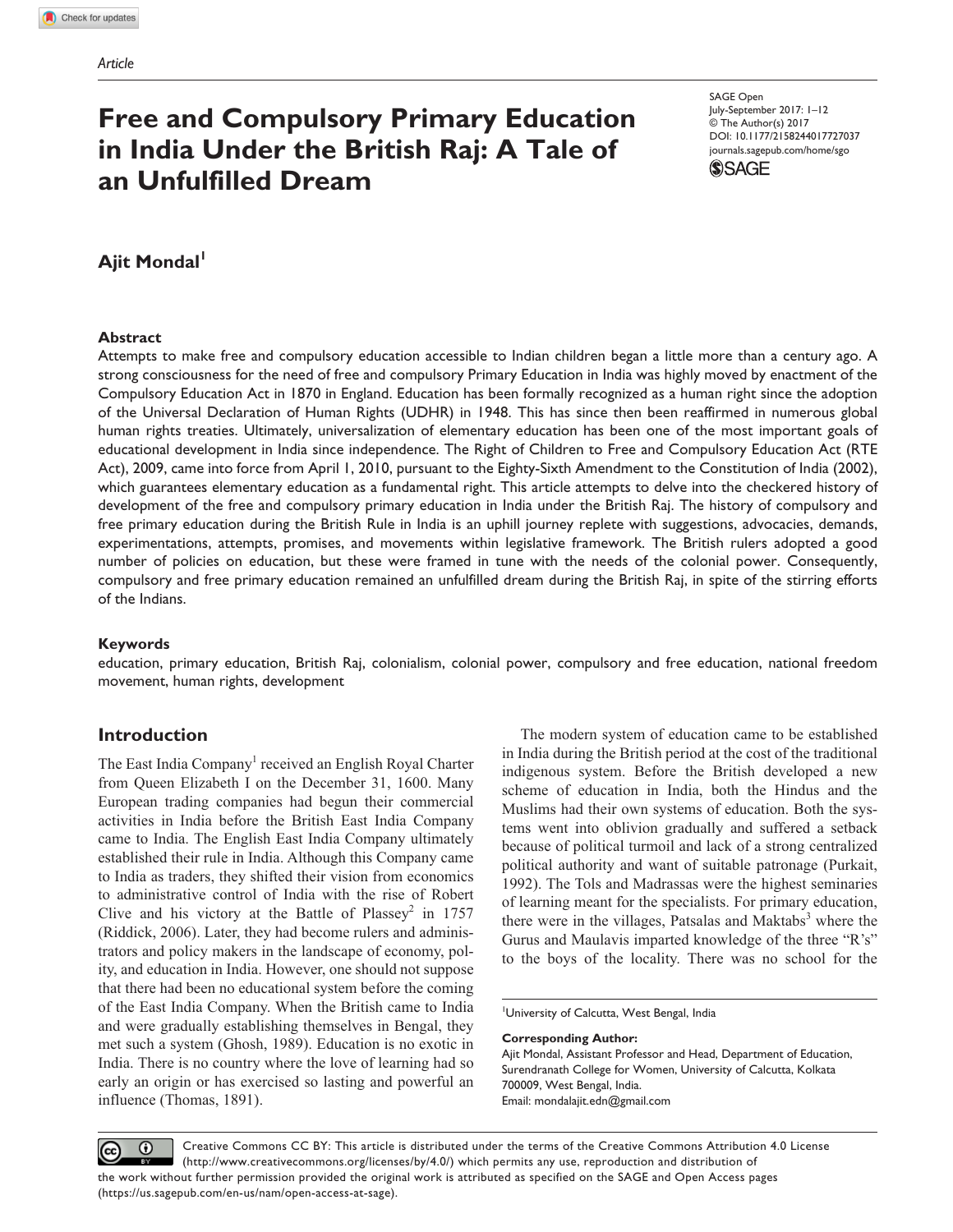education of the girls though the Zamindars<sup>4</sup> often had their daughters educated at home (Ghosh, 1989). The colonial interests of the British colored the then educational policies in India. In his book *Education in British India*, Arthur Howell (1872) aptly said,

Education in India under the British Government was first ignored, then violently and successfully opposed, then conducted on a system now universally admitted to be erroneous and finally placed on its present footing. (p. 3)

Let us now see how the checkered history of the free and compulsory primary education in India under the British Raj<sup>5</sup> was.

### **Methodology of the Study**

The study being historical in nature involves documentary analysis. The study has been developed by exploring and analyzing comprehensively huge qualitative data obtained from both primary and secondary sources.

# **The Charter Act of 1813—The First Parliamentary Recognition of the Right of Education in India**

Although the East India Company was established as early as in 1600, it undertook no educational activities for nearly 100 years of its existence (Nurullah & Naik, 1951). For the first time, the Company paid attention to educational matters by the Charter Act of 1698, which mandated it to maintain priests and schools in its garrisons. However, these provisions were intended for the children of the Company's European servants than for the Indians. The development of modern system of education in India under the aegis of the Company began actually with the Charter Act of 1813, which directed through the Section 43 that

a sum of not less than one lakh of rupees in each year shall be set apart and applied to the revival and improvement of literature and the encouragement of the learned natives of India, and for the introduction and promotion of a knowledge of the sciences among the inhabitants of the British territories in India. (Sharp, 1920, p. 22)

Nurullah and Naik (1951) rightly stated that

. . . the education of the Indian people was definitely included within the duties of the Company; . . . thereby laying the foundation of the modern educational system. (p. 82)

Clause 43 of the Charter Act of 1813 assumed more importance when one remembers that in those days education was not a state's responsibility in England, and except Scotland, no public money was spent on elementary educa- $\frac{1}{989}$ . Its Clause 43 contained the first legislative admission of the right of education in India in the public revenues (Misra, 1989). However, the Charter Act made it compulsory on the part of the East India Company to extend education in India; it laid the base of state system of education in India.

# **William Adam's Third Report in 1838— The Earliest Suggestion**

The history of universal compulsory primary education can be traced back to the year, 1938. Although no solid efforts were made till the beginning of the 20th century, the earliest attempt during British rule for enforcing compulsory primary education was undertaken by William Adam in 1838 (Sarma, 2011), a Christian missionary who inquired into the state of vernacular education in Bengal, Bihar, and Orissa. In the third Report, Adam submitted his scheme for the improvement of vernacular education. Adam considered it impossible to introduce compulsory education at that time for more than one reason. He stated it in his report in the following words:

The next form in which Government influence may be conceived to be employed for the promotion of education is by making it compulsory and enacting that every village should have a school. I hope the time will come when every village shall have a school, but the period has not yet arrived when this obligation can be enforced. (Long, 1868, p. 254)

The General Committee of Public Instruction (GCPI) found Adam's scheme impractical and too expensive and above all opposed to the idea of filtrating education from the upper and middle classes to the masses and, ultimately, the government rejected the proposal.

### **Captain Wingate, the Revenue Survey Commissioner in Bombay, 1852—A Proposal**

A more direct suggestion toward the demand of compulsory education came from Captain Wingate, the Revenue Survey Commissioner in Bombay. In 1852, Captain Wingate when called upon by Government of Bombay to give his views on a proposal to levy a local fund on land revenue, recommended the levy of such cess and suggested that a part of it should be devoted to providing compulsory education to the sons of agriculturists. These proposals did not find favor with other officers most of whom opposed it tooth and nail (Aggarwal, 2002; Pathania & Pathania, 2006). Professor J. P. Naik opined that the main flaw in the proposal is its uncritical optimism. It was obviously impossible to finance compulsory primary education out of the proceeds of the Local Fund Cess only (Naik, 1942a, p. 5).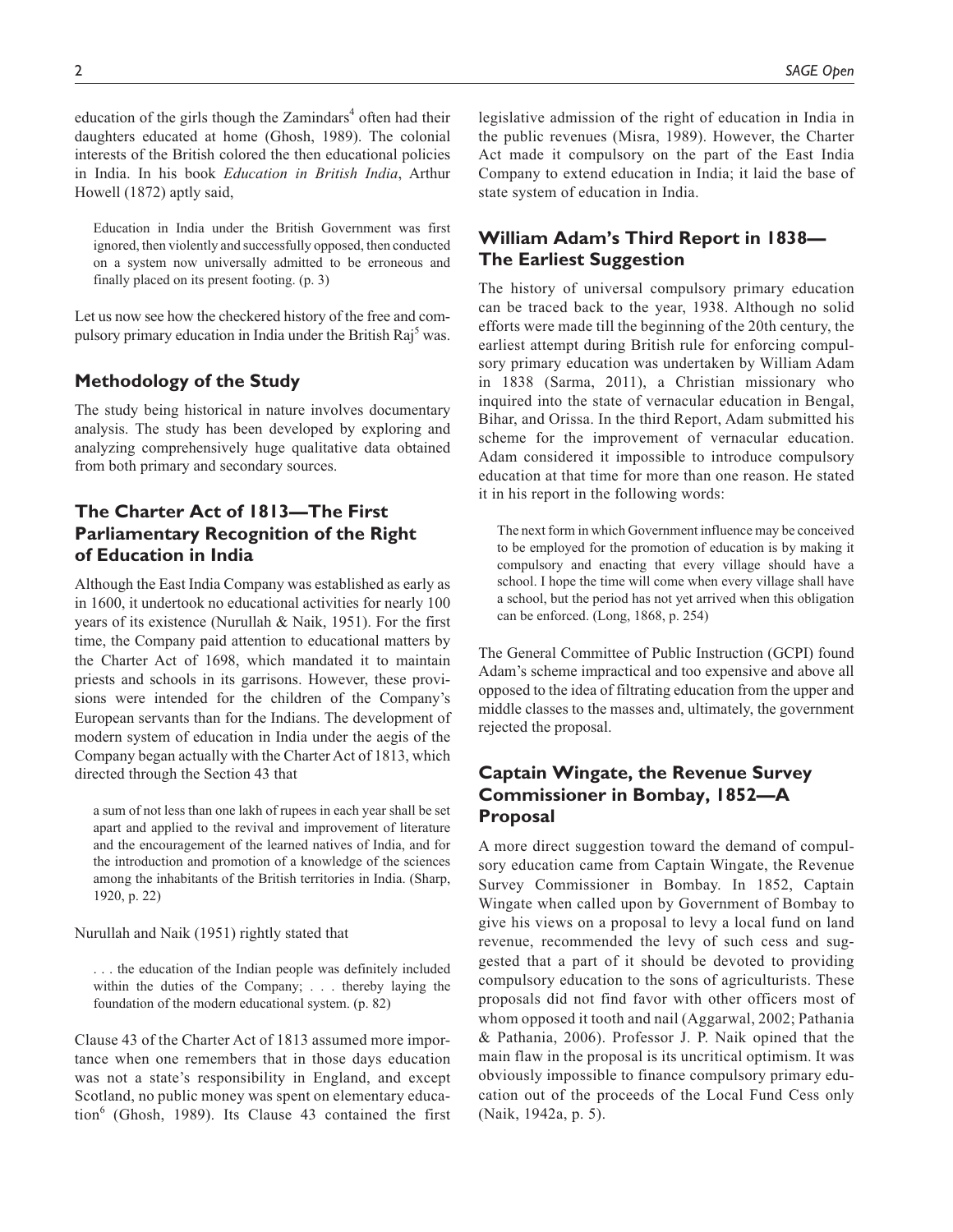### **Mr. T. C. Hope, Educational Inspector of Gujarat Division, 1858—A Recommendation**

Shortly afterward in 1858, Mr. T. C. Hope, the educational inspector of Gujarat proposed that a law should be passed empowering the inhabitants of any local area to tax themselves for the establishment of schools (Mukerji, 1964). Mr. T. C. Hope opposed the voluntary system of school expansion and pressed for an enactment to authorize the levy of a compulsory educational rate (Government of Bombay, 1859). The Report of the Director of Public Instruction, Bombay, for the year 1857-1858 described the opinion of Mr. T. C. Hope about the state of education during 1857 to 1858 in the following words:

that the "partially self-supporting" or persuading system, as a measure for national education, has proved a total failure . . . the best substitute appears to be a legislative enactment, to be ready applied, from year to year, to such villages as are judged to be ready for Government schools, and throwing the entire cost of the maintenance of the latter on the people themselves. (Government of Bombay, 1859, p. 433)

But this proposal was also turned down as premature. Thus, earlier suggestions or schemes for introducing compulsory primary education under the British Raj came from William Adam, Captain Wingate, and T. C. Hope. But all the suggestions were considered either premature or impractical.

### **Indian Education Commission (Hunter Commission), 1882—The Earliest Demand**

With the enforcement of Compulsory Education Act in England in 1870, a demand was raised in India to provide similar facilities in its colonies (Juneja, 2003). Consequently, a vigorous demand for laws to be made to make 4 years of primary education compulsory was made by Dadabhai Naoroji and Jyotiba Phule from Bombay Presidency in their evidences before the Indian Education Commission, 1882, which agreed to their reason for claim and stated that

while every branch of education can justly claim the fostering care of the state, it is desirable, in the present circumstances to declare the elementary, education of the masses, its provision, extension and improvement, to be that part of the educational system to which the strenuous efforts of the State should now be directed. (Hunter Commission, p. 586)

Dadabhai Naoroji in his evidence before the Hunter Commission put forward the demand that 4 years of compulsory education should be provided to all children (UNESCO, 1984). Jotirao also pointed out in his representation to the Education Commission,

There is little doubt that primary education among the masses in this Presidency has been very much neglected . . . Government collect a special cess for educational purpose, and it is to be regretted that this fund is not spent for the purposes for which it is collected . . . I think primary education of the masses should be made compulsory up to a certain age, say at least 12 years. (Government of India, 1881, p. 142; Mali, 1989, pp. 75-76)

In the big volume of its report, which runs well over 739 pages, there is no mention of compulsory education at all. The principle of compulsion is referred to only in page number 558, where the Commission observes, "One witness advocates compulsory primary education for the city of Bombay" (Government of India, 1883, p. 558). It recommended that the management of primary schools was to be entrusted to the newly established local self-government boards. Lord Ripon was satisfied with the very recommendation of the Commission. State's financial allocation for making primary education universal was reduced and even gradually withdrawn under this policy of local self-government introduced in India by Lord Ripon. But newly established local and municipal boards had little resources to take up this burden. Ultimately, we observed that

. . . the Commission did not recommend making elementary education compulsory, nor did they recommend making free. But they asked the local authorities to admit ascertain portion of pupils as free students on the ground of poverty in all schools managed by the local boards or municipalities. (Sen, 1941, pp. 167-168)

# **Establishment of Indian National Congress in 1885—Strengthening the Movement**

The report of the Indian Education Commission paved the way for the organized agitation for the introduction of compulsory education. Since 1880, a number of Indian leaders began stressing the need of education for all. The establishment of the Indian National Congress in 1885 further strengthened the movement (Mukerji, 1964). In the Calcutta Congress of 1906, it was declared that it is the birthright of the people of India to get proper education. The Resolutions adopted by the 22nd Indian National Congress, held at Calcutta from December 26 to December 29, 1906, pointed out that "Government should take immediate steps for (i) making primary education free and gradually compulsory all over the country" (Report of the Twenty-Second Indian National Congress, 1907, p. iii). The movement thus initiated was kept up till 1947 (Naik, 1978).

### **Attempts of Sir Sahaji Rao Gaikwad of Baroda—The First Experimentation**

Ultimately, credit goes to the notable Indian prince Sir Sahaji Rao Gaikwad of Baroda. He achieved what the British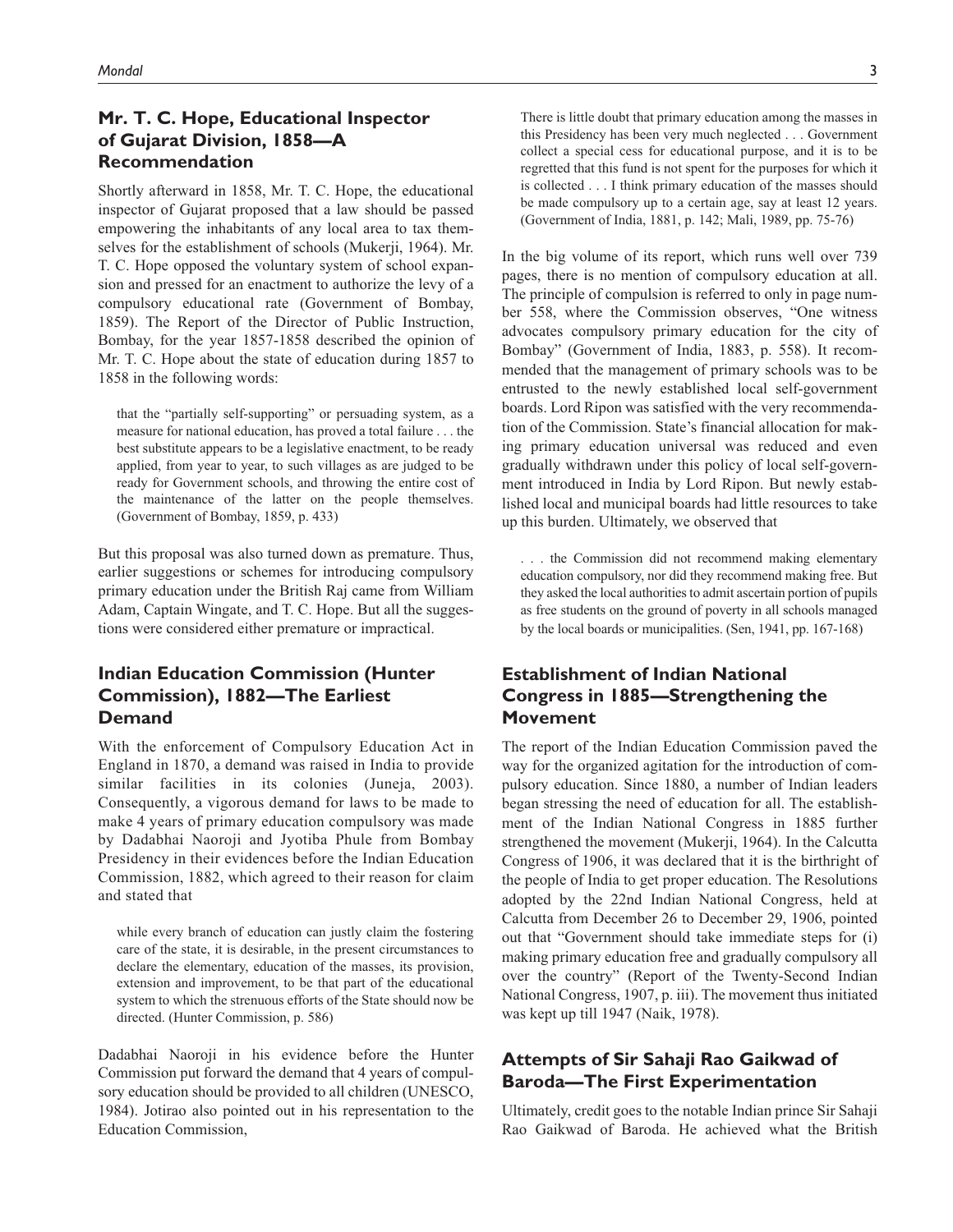Government found impossible. That is why Gopal Krishna Gokhale pointed out at the time of introducing the Bill on March 16, 1911, in the Imperial Legislative Council,

Within the borders of India itself, the Maharaja of Baroda has set an event of enthusiasm in the cause of education . . . His highness began his first experiment in the matter of introducing compulsory and free education into his State eighteen years ago in ten villages at the Amreli Taluka. After watching the experiment for eight years, it was extended to the whole taluka in 1901, and finally, in 1906, primary education was made compulsory and free throughout the State for boys between the ages of 6 and 12, and for girls between the ages of 6 and 10. (Natesan, 1916, pp. 725-726)

For his greatest and remarkable contribution to the cause of compulsory education, he was often regarded as the "Prince among the Educators and an Educator among the princes." The first organized attempt to introduce compulsory primary education in British India was, however, made in Bombay under Sir Ibrahim Rahimtoola and Sir Chimanlal Setalwad. As a result of their agitation, the Government of Bombay appointed a Committee in 1906 to examine the feasibility of introducing compulsory education in the city of Bombay. But unfortunately, this committee came to the conclusion that the time was not ripe for the introduction of compulsory education (Desai, 1953; Mukerji, 1964).

# **Attempts of Gopal Krishna Gokhale (1910-1912)—The Movements Within Legislative Framework**

During the days of Swadeshi Movement, $^7$  an extensive agitation was launched for spreading education among the masses. On the contrary, a new political awakening emerged and it strongly had drawn the attention of the country to the needs of mass education. Even after 150 years of British Raj, only about 6% of the people had reached the level of literacy. This produced a surge of criticism from all corners against the existing system of education. Such criticisms found expression in a constructive manner in the attempts of the late Gopal Krishna Gokhale to force the government of the country to accept the principle of compulsory and free primary education (Basu, 1992). The first definite and vocal demand for the introduction of compulsory primary education was made by Shri Gopal Krishna Gokhale, the veteran Indian nationalist leader (Mukerji, 1964). He was also an active member of the Indian National Congress and he became a nonofficial member representing the Bombay Presidency in the British Imperial Legislative Council<sup>8</sup> in 1902. He made valiant efforts to make the government accept the necessity of compulsory primary education. The attempt of Maharaja Sayaji Rao Gaikwad of Baroda inspired Mr. Gokhale. On March 18, 1910, Mr. Gokhale, in moving a resolution in the Imperial Legislative Council, recommended that

a beginning be made in the direction of making elementary education free and compulsory throughout the country, and that a mixed commission of officials and non-officials be appointed to frame definite proposals. (Dasgupta, 1993, p. 124; Natesan, 1920, p. 590)

Gokhale submitted nine practical proposals to the consideration of this Council. He proposed

That following the example of the Act of 1870, we should pass an Act conferring powers upon local bodies to make elementary education compulsory in their areas.

that compulsion should be only for boys and not for girls.

that the period of compulsion should be between 6 years and 10 years,

In any area where 33 per cent of the male population is already at school, there this principle of compulsion should be applied.

that wherever compulsory education is introduced, it should be gratuitous,

that the extra cost should be divided between the Government and the local bodies in the proportion of 2 to 1.

that there should now be a separate Secretary for Education in the Home Department . . . a Member in separate charge of education will be included in the Executive Council.

that education should now be a divided head instead of its being a purely Provincial head . . . Education should therefore be a divided charge and there should be a definite programme before the Government, just as there is a programme for railways, which should be carried out steadily year by year.

that a statement describing the progress of education from year to year should be published with the annual Financial Statement. (Natesan, 1920, pp. 601-603)

The resolution was withdrawn on an assurance from the government that the whole problem would receive official attention. Although the government rejected most of the proposals of Mr. Gokhale, in the same year (1910) the Government of India created a separate Department of Education in charge of a Member of the Executive Council and asked it to devise schemes for the extension of primary education (Sen, 1941). The government, however, soon created a separate Department of Education and began to publish annual reviews of educational progress, but they ignored the principal part of the resolution on the ground that education was wholly the purview of the provincial governments (Kamat, 1970). Meanwhile, his plea for the introduction compulsory education drew wide public attention. Almost single-handedly, he had succeeded in making elementary education in India a live issue (Dasgupta, 1993). However, by introduction of this resolution, Gokhale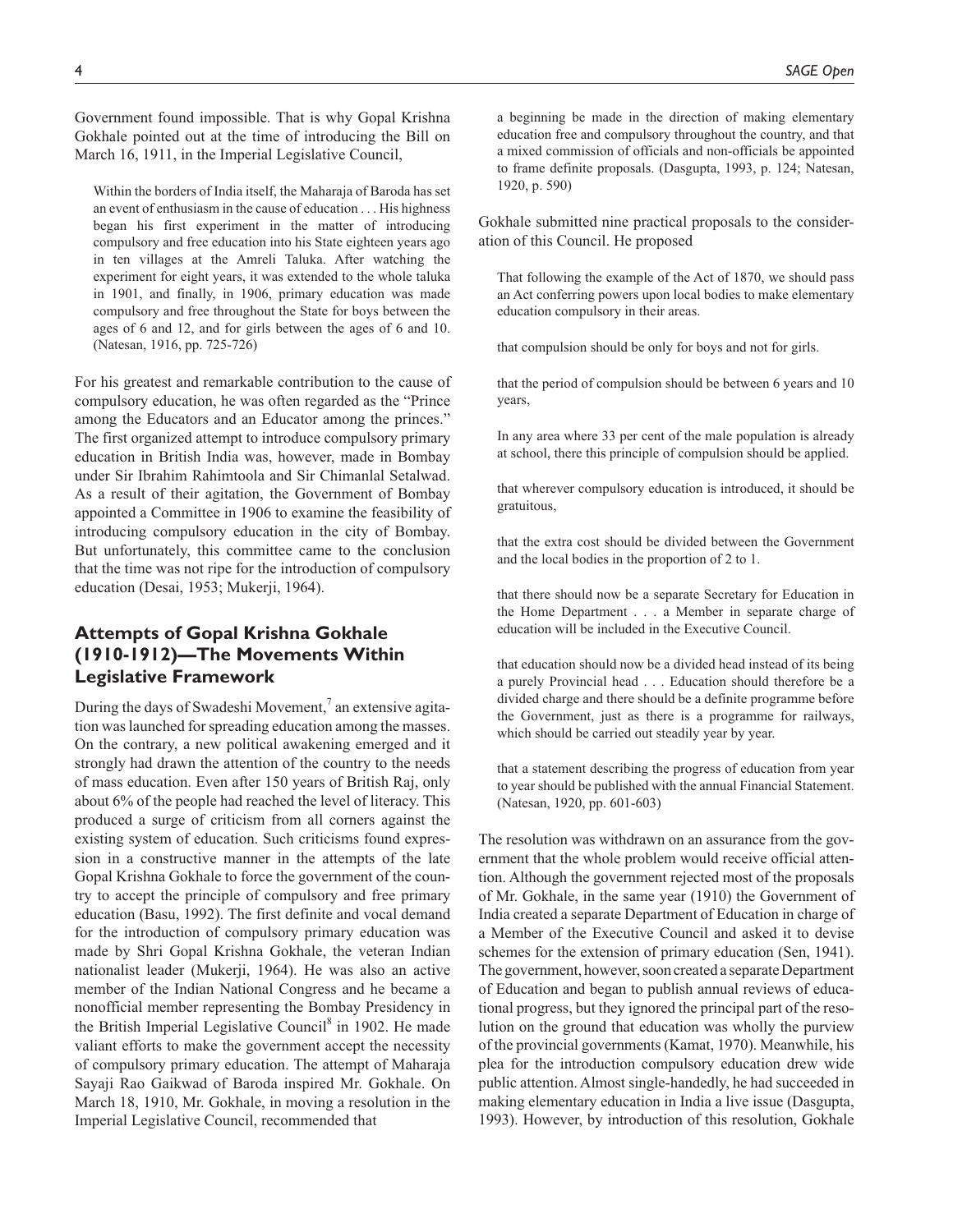succeeded in putting the case for compulsory education on the national agenda. If Gopal Krishna Gokhale would have been alive today, he would have been the happiest person to see his dream of "Right to Education" for the children of the country come true. It was he who, a 100 years ago, urged the Imperial Legislative Assembly confer such a right on Indian children. That goal has been realized a century later (Adhivakta Parishad, 2013; Gahlawat, 2011; Rathod, 2015).

A year later, on March 16, 1911, the Hon'ble Mr. Gokhale introduced in the same Council a small private bill "to make better provision for the extension of elementary education in India" (Mukerji, 1964, p. 70; Sharp, 1914, p. 181). In his introductory speech, he pointed out all facts and figures about other countries for comparison and made out a cogent case for what he called a "cautious measure." He made a touching appeal to the officialdom,

My Lord, if the history of elementary education throughout the world establishes one fact more clearly than another, it is this, that without a resort to compulsion no State can ensure a general diffusion of education among its people. (Natesan, 1916, p. 726)

#### Mr. Gokhale also spoke that

none is greater than this task of promoting the universal diffusion of education in the land, bringing by its means a ray of light, a touch of refinement, a glow of hope into lives that sadly need them all. (Natesan, 1916, p. 620).

The bill had been drafted more or less on lines put forward by him in the preceding year, at the time of the debate on his resolution (Sen, 1941). The demands made in the bill were, however, more modest enough and humble than the resolutions placed before. The Act was to be in the nature of a permissive legislation. Mr. Gokhale attached the greatest importance to the bill was that relating to "the gradual introduction of the principle of compulsion into the system of elementary education in the country" (Natesan, 1920, p. 608). Professor Basu (1992) summarized what the bill demanded stating that

a local body might, with the previous sanction of the Provincial Government, make primary education compulsory in its area provided that thirty-three per cent of boys and girls in that area were already under instruction (showing thereby that there was sufficient demand for primary education).

Even then compulsion would be only for boys between the ages of six and ten, and girls were not to be included at all.

And the expenses were to be shared by the local bodies and the Provincial Governments in the ratio of one to two. (pp. 68-69)

The bill was framed on the model of Compulsory Education Acts of England of 1870 and 1876 (Kamat, 1970). Finally, Mr. Gokhale, on March 18, 1912, moved that the bill be referred to a Select Committee of 15 members of the Council for detailed examination of the clauses. This time he also urged that where education was to be made compulsory, it should be free (Sen, 1941). He emphatically urged that "... unless there was an Act to this effect, the local bodies would be powerless to introduce compulsory education" (Siqueira, 1952, p. 122). With all his arguments, Gokhale could not break through the government opposition. All the government members as well as some nonofficial members voted against the bill and it was thrown out, 38 members voting against and 13 voting for it (Basu, 1992). The government was not prepared to accept even these modest proposals and, by virtue of their statutory brute majority, the fate of the bill was of course sealed (Kamat, 1970). The bill was rejected on the ground that it was unnecessary, premature, unworkable, and so on. While rejecting Gokhale's Bill, however, the Government of India promised more grants to local bodies for the encouragement of primary education and urged the provincial government to pay more attention to this subject. Most of the educated people in India began to realize the necessity of free and compulsory education . . . the movement for elementary education advanced rapidly in the country. In newly created N.W. Frontier Province, the elementary education was made free in 1912 (Rawat, 1959).

However, Gokhale had rightly predicted the result of the voting, which was already expressed in the debate in the following magnificent words:

My Lord, I know that my Bill will be thrown out before the day closes. I make no complaint. I shall not even feel depressed . . . We, of the present generation of India can only hope to serve our country by our failures. The men and women who will be privileged to serve her by their successes, will come later. (Natesan, 1920, p. 660)

Thus, a glorious chapter in the history of the fight for compulsory primary education in India under the British rule ended. However, Gokhale failed; but he failed gloriously. He, though defeated, fought heroically for several years. After all, it was really a heroic failure.

### **The Educational Policy of 1913—The Commitments and Promises**

Although Mr. Gokhale's attempts on 3 successive years to compel the government to pass an education bill had failed, the possibility of extension of the primary education in India gained a momentum when His Most Gracious Imperial Majesty the King Emperor, George V, in replying to the address of the Calcutta University during his visit to India, said on January 6, 1912,

It is my wish that there may be spread over the land a network of schools and colleges, from which will go forth loyal and manly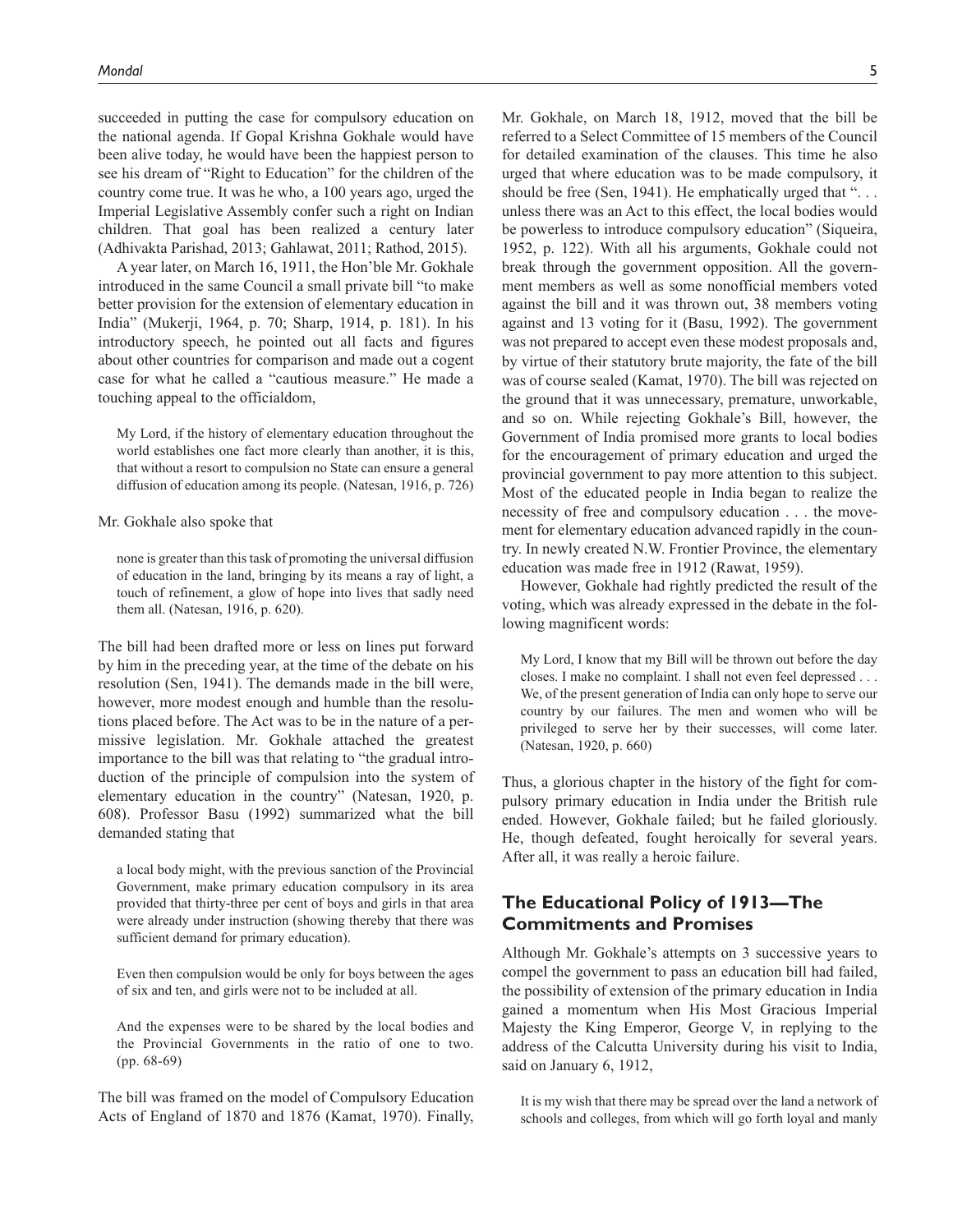and useful citizens, able to hold their own in industries and agriculture and all the vocations in life. And it is my wish, too, that the homes of my Indian subjects may be brightened and their labour sweetened by the spread of knowledge with all that follows in its train, a higher level of thought, of comfort and a health. It is through education that my wish will be fulfilled, and the cause of education in India will ever be very close to my heart. (Government of India, 1913, p. 1)

His Majesty's statement, together with the attempts of Mr. Gokhale, forced the Government to pay more attention on primary education. The Indian Educational Policy, 1913, made a significant statement on the compulsory and free education in the words that

For financial and administrative reasons of decisive weight the Government of India has refused to recognise the principle of compulsory education; but they desire the widest possible extension of primary education on a voluntary basis, regards free elementary education the time has not yet arrived . . . in provinces elementary education is already free and in the majority of provinces liberal provision is already made for giving free elementary instruction to those boys whose parents cannot afford to pay fees. Local Governments have been requested to extend the application of the principle of free elementary education amongst the poorer and more backward sections of the population. Further than this it is not possible at present to go. (Government of India, 1913, pp. 9-10)

Ultimately, the British administrators had never looked upon education in India as a sacred duty that they had to fulfill. They looked upon the education of Indians as an object of charity and not as a duty. Charity entails no goal, nor a minimum requirement. A duty has both (Naik, 1943).

### **Successful Attempt of Shri Vithalbhai Patel—Leading to the Enactment of First Law**

Soon after the demise of Gokhale in 1915, the campaign for compulsory primary education was again started by the late Shri Vithalbhai Patel. Mr. Patel introduced in 1917 a Bill in the Bombay Legislative Council for permitting municipalities to introduce compulsion in municipal areas of the Province of Bombay. This Bill received the ascent of the Governor-General on February 5, 1918, and the Bombay Primary Education (District Municipalities) Act of 1918 came into effect. Mr. Vithalbhai Patel was thus the main architect of getting the first Act on Compulsory Primary Education in British India passed by the Bombay Legislative Council. This is popularly known as the Patel Act, after its mover. What Gokhale tried to achieve for the entire country, Shri Vithalbhai Patel particularly achieved for Bombay. In 1917, he moved a bill in the Bombay Provincial Legislature for introducing compulsory education in the municipal areas (excepting Bombay City) of the state. It was broadly based

on Gokhale's bill with two exceptions: (a) the scope was restricted to municipal areas only, as Gokhale's bill was criticized on the ground that rural areas were not ripe for compulsion, and (b) it did not prescribe any definite financial undertaking on the government which was left free to give or not to give a grant-in-aid. Gokhale had, however, insisted that government should bear two thirds of the entire expenditure on compulsory education (Mukerji, 1964). However, the Patel Act awakened nationwide interest in the need of com-

# **Compulsory Education in British India, 1917 to 1937: The Bloom—Period of Compulsion**

pulsory primary education.

The passing of the Government of India Act, 1919, ushered in an era of rapid expansion of elementary education as this Act passed education for the first time in the hands of Indian ministers. The Montagu–Chelmsford Constitutional Reforms introduced diarchy or double rule in provincial administration. Under the diarchical form of government in India, education of Indian children became a "transferred" subject, but finance remained a "reserved" subject. Under the reformed constitution, the Indian ministers enjoyed certain powers specially in the matter of legislation; but the purse strings were held by the executive councillors and the governor (Basu, 1992).

Under these circumstances, bills for introducing compulsory education were presented before every provincial legislature and soon they were passed and placed on the statute books of the country. The Montagu–Chelmsford reforms marked the end of direct colonial responsibility for education under British India. Professor Nalini Juneja (2003) recorded that from 1918 to 1930 every province in British India gets Compulsory Education Act on its Statute Book. Thus, the newly elected legislatures replied to the defeat of Mr. Gokhale. In fact, the decade 1917 to 1927 in the history of compulsory education in British India may rightly be regarded as the bloom—period of compulsion. Table 1 gives detailed information regarding them.

The following statistics in Table 2 tell the tale of achievements in terms of number of areas under compulsion in the quinquennium 1922-1927.

However, owing to the Montagu–Chelmsford Reforms, Indian ministers were unable to effect any major changes in education because finance, a reserved subject, was under the control of the English councillors. Financial difficulties prevented the provincial governments from taking up ambitious schemes of educational expansion or improvement. Consequently, progress of Compulsory Education Act occurred in terms of legislatures. The progress of compulsion just before the last decade from the attainment of independence of the country may also be easily clear from Table 3.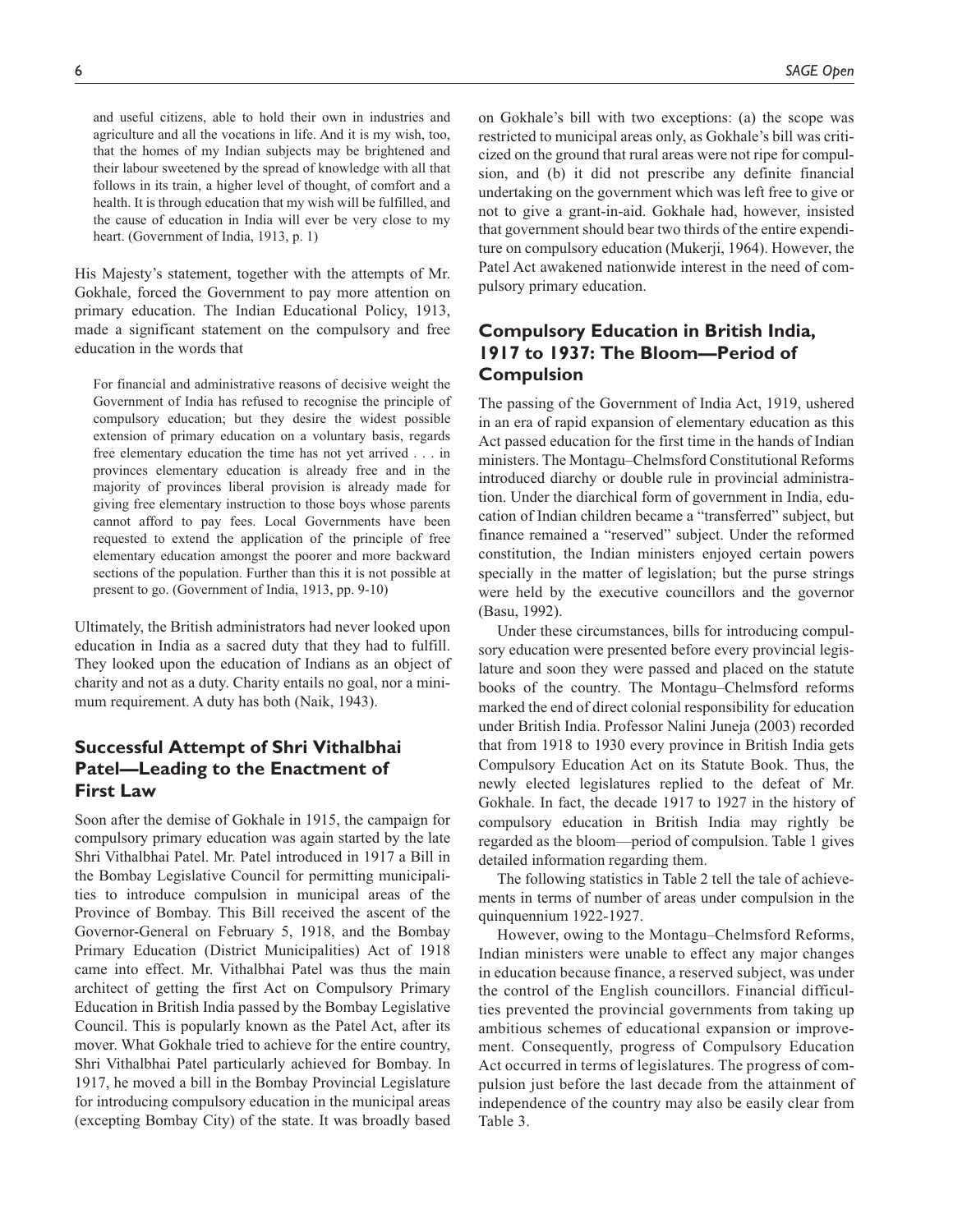| Year | Province                 | Name of Act                     | Whether for boys or girls | Areas             |
|------|--------------------------|---------------------------------|---------------------------|-------------------|
| 1919 | Punjab                   | P.E. Act                        | <b>Boys</b>               | Rural & Municipal |
| 1919 | <b>United Provinces</b>  | P.E. Act                        | <b>Both</b>               | Municipal         |
| 1919 | Bengal                   | P.E. Act                        | <b>Boys</b>               | Municipal         |
| 1919 | Bihar & Orissa           | P.E. Act                        | <b>Boys</b>               | Rural & Municipal |
| 1920 | Bombay                   | City of Bombay P.E. Act         | <b>Both</b>               | City of Bombay    |
| 1920 | <b>Central Provinces</b> | P.E. Act                        | <b>Both</b>               | Rural & Municipal |
| 1920 | Madras                   | <b>Elementary Education Act</b> | <b>Both</b>               | Rural & Municipal |
| 1923 | Bombay                   | P.E. Act                        | Both                      | Rural & Municipal |
| 1926 | Assam                    | P.E. Act                        | <b>Both</b>               | Rural & Municipal |
| 1926 | <b>United Provinces</b>  | District Boards P.E. Act        | Both                      | Rural             |
| 1930 | Bengal                   | Bengal (Rural) P.E. Act         | <b>Both</b>               | Rural             |
| 1932 | Bengal                   | P.E. (Amendment) Act            | Girls                     | Municipal         |
| 1939 | N.W.F.                   | P.E. Act                        | <b>Boys</b>               | Rural & Municipal |

**Table 1.** Compulsory Education Acts in British India.

*Source.* Naik (1942b, p. 12), Nurullah and Naik (1970, p. 302).

*Note.* P.E. = Primary Education; N.W.F. = North West Frontier.

| Province                 | Municipalities and<br>urban areas | District boards<br>and rural areas |
|--------------------------|-----------------------------------|------------------------------------|
| Madras Province          | 21                                | 3                                  |
| <b>Bombay Province</b>   | 6                                 |                                    |
| <b>United Provinces</b>  | 25                                |                                    |
| Punjab Province          | 57                                | 499. ا                             |
| <b>Bihar and Orissa</b>  |                                   |                                    |
| <b>Central Provinces</b> | 3                                 | 60                                 |
| Delhi Province           |                                   |                                    |
| Total                    | 114                               | 1.571                              |

*Source.* Nurullah and Naik (1970, p. 304).

**Table 3.** Compulsory Education in British India, 1921-1937.

| Year        | Municipalities and urban areas | Rural areas |
|-------------|--------------------------------|-------------|
| $1921 - 22$ | 8                              |             |
| 1926-27     | l 14                           | 1571        |
| $1931 - 32$ | 153                            | 3392        |
| 1936-37     | 167                            | 3034        |

*Source.* Mukerji (1964, p. 73).

The progress between 1931 and 1937 was not very encouraging. This system of governance was later on ended with the introduction of provincial autonomy in 1937 through the Government of India Act of 1935. With the introduction of provincial autonomy, the Indian National Congress assumed the office in seven provinces out of 11. The education ministers under provincial autonomy could command far larger resources than the ministers under diarchy ever did. Although detailed plans for comprehensive expansion of elementary education were developed, the implementation was restricted because of the occurrence of the Second World War.

### **Wardha Scheme of Basic Education, 1937—The First National Scheme**

The majority of Indian leaders were highly dissatisfied with the progress and the nature of the system of education prevalent in the country. In 1937, Gandhiji published in the *Harijan* a series of articles discussing his educational ideals. He wanted his scheme of education to be self-supporting, because he felt that true education should always stands on its own legs (Mukerji, 1951). In October 1937, an All India Educational Conference was called at Wardha under the presidentship of Mahatmaji shortly after his articles on educational ideas appeared in the *Harijan*. The conference then appointed a committee with Dr. Zakir Husain as its chairman to prepare a tentative scheme and syllabus in the light of the resolutions passed in the conference. The report of the committee was published under the title "Basic National Education" in 1938 and it is popularly known as the Wardha Scheme, because it is closely associated with Wardha. The scheme fervently mentioned a plan of 7-year (7-14) course of free and compulsory education. In 1938, this new system of education was put into practice in the six major Congress provinces, namely, Bombay, United Provinces (U.P.), Central Provinces (C.P.), Madras, Bihar, and Orissa (Mukerji, 1951).

The Central Advisory Board of Education was quick to see the great merit of the Wardha Scheme and appointed the Wardha Education Committee of Central Advisory Board of Education in January 1938 under the chairmanship of Shri B. G. Kher to examine its possibilities. The Kher Committee accepted the principle of education through activity and recommended that the age range of compulsion should be 6 to 14 years. Meanwhile, in 1939, owing to the outbreak of the World War II, and as a protest against the government's policy of compelling India to participate in War, Congress ministries tendered resignations. Thus, the rising tide of educational expansion was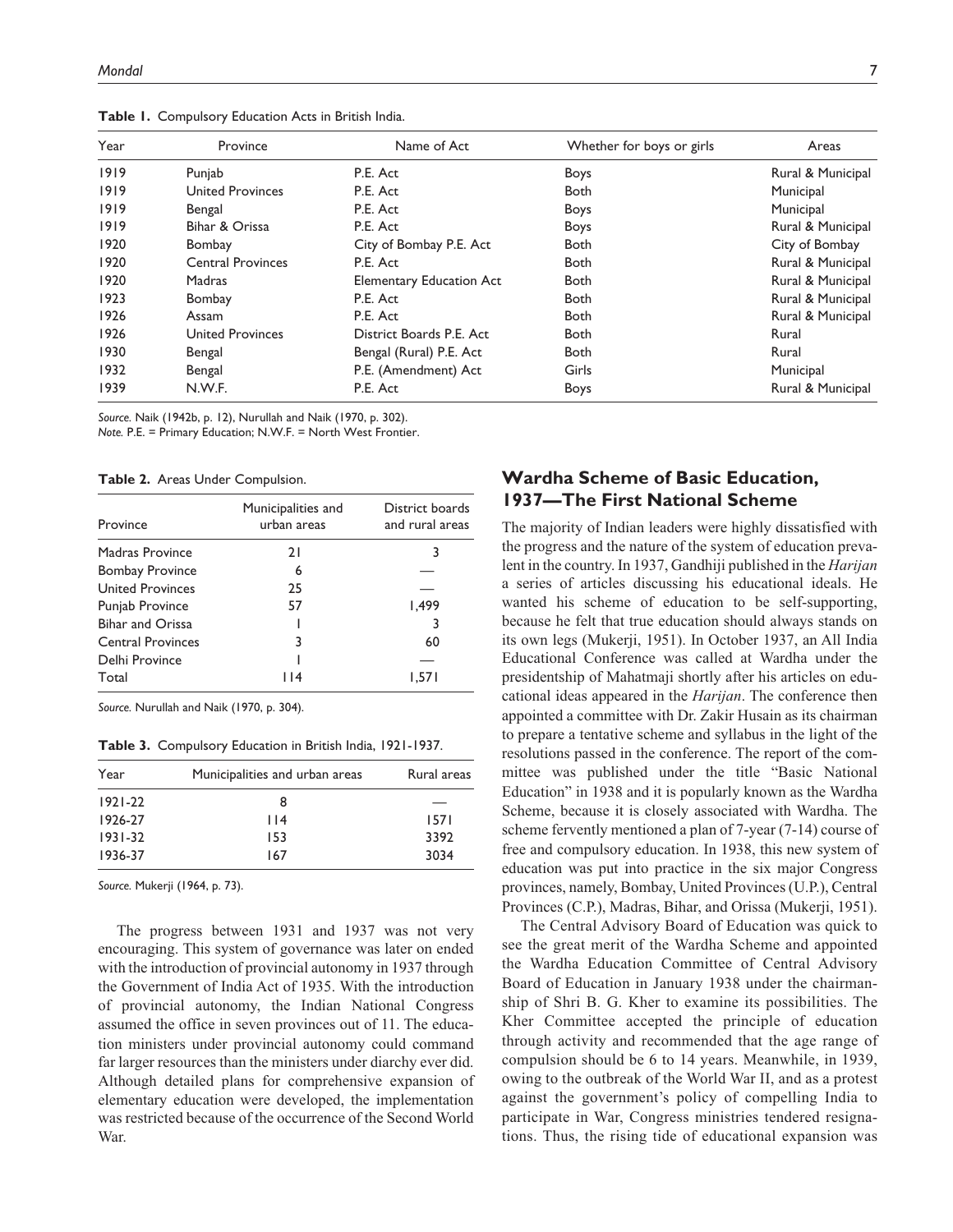for the time being stemmed by these circumstances (Rawat, 1959). However, the Wardha Scheme of Mahatma Gandhi strengthened the hope for the enforcement of free compulsory education in the country. This was also an effort toward the universalization of primary education in British India.

### **The Sargent Plan, 1944—Toward a Nationwide Plan**

The need for providing India with a system of education in approximation to those available in other civilized countries drew the serious attention of leading educationists of the country during the last decade. Sir John Sargent, the then educational adviser with the Government of India, was asked by the Reconstruction Committee of the Viceroy's Executive Council to prepare a memorandum on Post-War Educational Development in India (Mukerji, 1951). The Report on Post-War Educational Development in India, approved by the Central Advisory Board of Education in 1944, visualized a national educational system. The Report begins with the words "Upon the education of the people of this country, the fate of this country depends" (Government of India, 1944, p. 6). These words contain a universal demand. It remarkably provides for universal, compulsory, and free primary or "Basic" education for all children between the ages of 6 and 14 under the following two heads:

- 1. Free and compulsory junior basic education of 5 years for all children in the age group 6 to 11; and
- 2. Compulsory senior basic education of 3 years for four fifths of the children in the age group 11 to 14.

The Sargent Plan also concluded that

a system of universal, compulsory and free education for all boys and girls between the ages of six and fourteen should be introduced as speedily as possible though in view of the practical difficulty of recruiting the requisite supply, of trained teachers it may not be possible to complete it in less than forty years. (Government of India, 1944, p. 14)

### **The Report of the Kher Committee, 1950—The First Attempt in Free India**

However, soon after the attainment of independence, the problem of evolving a national system of education was taken up for consideration. At that time, there was a general feeling in the country that the broad policies recommended by the Sargent Report were sound and acceptable, but the period covered by it was too long. A committee was, therefore, appointed, under the chairmanship of the late Shri B. G. Kher, to consider the extent to which the proposals of the Sargent Report needed modifications from this point of view and also to suggest the manner in which funds required for

the program should be raised (Government of India, 1965). The Report of the Committee on the Ways and Means of Financing Educational Development in India, 1950, accepted the program of universal, compulsory, and free basic education as proposed in the Plan itself but reduced the time span, stating universal compulsory education in the age group 6 to 14 was to be provided in a period of about 15 years (1949- 1950 to 1964-1965), universal compulsory education being provided for the age group 6 to 11 in two Five-Year Plans and that for the age group 11 to 14 in the Third Five-Year Plan. The Committee also recommended that

the Provinces should aim at introducing universal compulsory education for the children of 6-11 age—group within a period of ten years but if financial conditions compel, the programme may be extended over a large period but in no circumstances should it be given up. (Government of India, 1965, p. 9)

This recommendation ultimately shaped the foundation of Article 45 under the Directive Principles of the Constitution in free India, mandating that

State shall endeavour to provide within a period of ten years from the commencement of this Constitution for free and compulsory education for all children until they complete the age of 14 years.

Ever since, efforts were being made toward the movement discourse on the right to free and compulsory education from Directive Principle to Fundamental Right in the postconstitutional era. Thus, a universal system of free and compulsory primary education remained a mere dream of our educationists and nation builders till 1947 under the British Raj. Table 4 shows areas brought under the compulsory primary education by 1946 to 1947.

This table also shows that compulsory primary education had not been introduced only in Assam, North West Frontier, and in Centrally Administered Areas except Delhi.

The total legislations on compulsory education during preindependence can be divided into two distinct time periods. The first period started with Gokhale's Bill in 1911 in the Imperial Legislative Council, which though rejected, provided the genesis for legislation on compulsory education in India. The period continued up to 1919-1920 before the transfer of education to Indian ministers. With this transfer, the second phase in the history of compulsory education in India began. The Compulsory Education Acts that were passed during these two phases are presented in Table 5.

It is clear that there has been no dearth of legislations to make education free and compulsory in India before the attainment of independence. Besides these acts, which were passed by the British India, many princely states, such as Baroda, Travancore, Manipur, and so forth, had taken the lead and initiative to provide compulsory education through legislative measures. Nearly every province passed a compulsory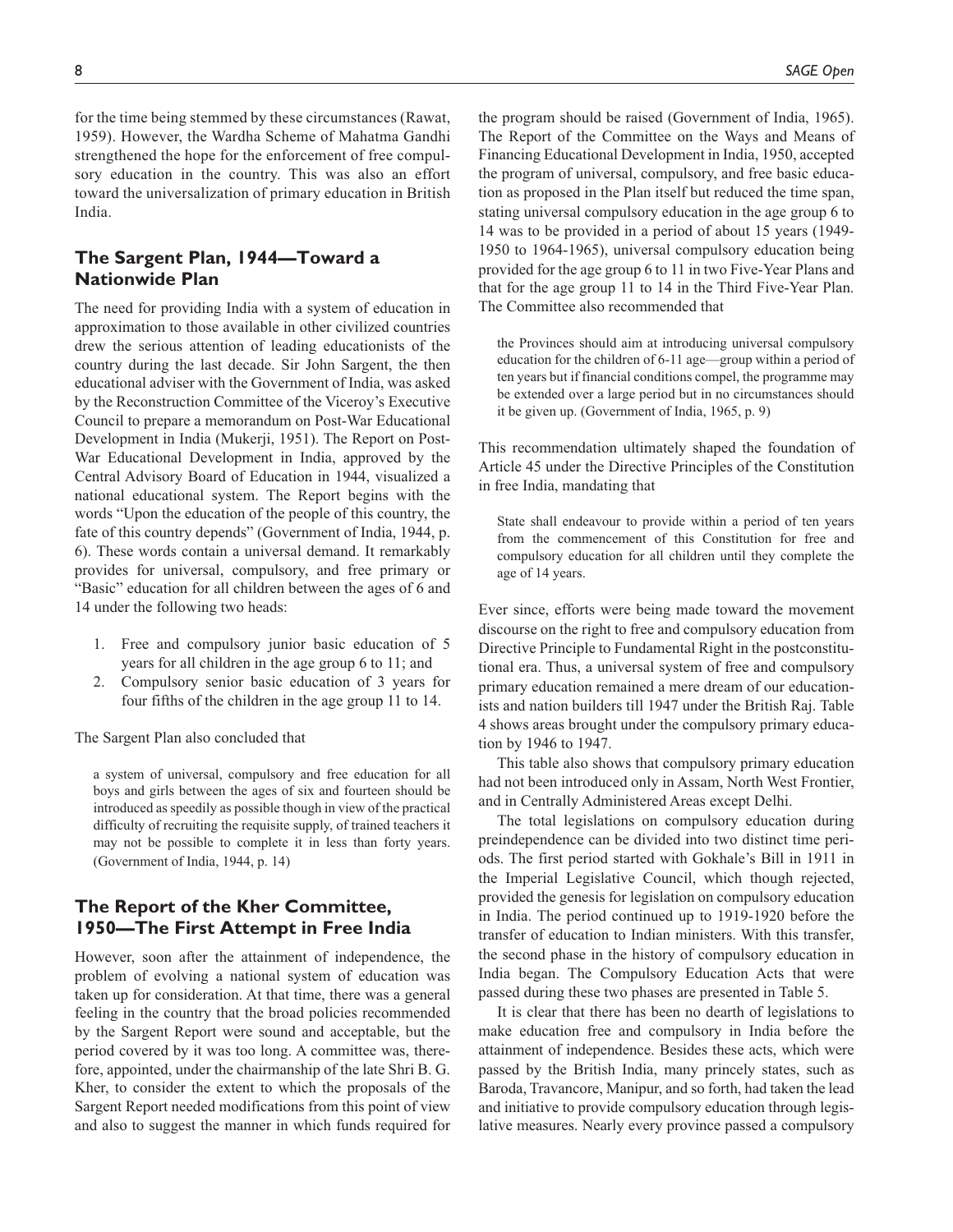|                         | Age group under<br>compulsion | Areas with boys only under<br>compulsion |                       | Areas with girls only under<br>compulsion |                       |
|-------------------------|-------------------------------|------------------------------------------|-----------------------|-------------------------------------------|-----------------------|
| Province                |                               | Number of towns<br>and cities            | Number of<br>villages | Number of towns<br>and cities             | Number of<br>villages |
| West Bengal             | $6 - 10$                      | $\mathsf{I}$ a                           |                       |                                           |                       |
| <b>Bihar</b>            | $6 - 10$                      | 17                                       |                       |                                           |                       |
| Bombay                  | $6 - 11$                      | $\mathsf{I}$                             | 298                   | 9                                         | 319                   |
| C.P. & Berar            | $6 - 11$                      | 34 <sup>b</sup>                          | 1031                  |                                           |                       |
|                         | $7 - 12$                      |                                          |                       |                                           |                       |
| Madras                  | $6 - 14$                      | 10                                       | 100                   |                                           | 1082                  |
|                         | $6 - 12$                      |                                          |                       |                                           |                       |
| Orissa                  | $6 - 12$                      |                                          | 24                    |                                           |                       |
|                         | $6 - 10$                      |                                          |                       |                                           |                       |
| East Punjab             | $6-11$                        | 35                                       | 4984                  |                                           |                       |
| Sind                    | $6 - 12$                      |                                          | 2551                  |                                           |                       |
| <b>United Provinces</b> | $6 - 11$                      | 36                                       | 1,371                 | 3 <sup>c</sup>                            |                       |
| Delhi                   | $5 - 10$                      | тq                                       | 15                    |                                           |                       |

**Table 4.** Compulsory Primary Education in India, 1946-1947.

*Source.* Government of India (1948, p. 73).

<sup>a</sup>Introduced only in Ward No. 9 of Calcutta Corporation.

<sup>b</sup>ln 11 of these towns, certain wards are under compulsion.

<sup>c</sup>A few wards only are under compulsion.

<sup>d</sup>Nine out of 12 wards of Old Delhi Municipal Committee are under compulsion.

education act but these remained largely inoperative, mainly because local bodies were not willingly to levy special taxes to finance primary education. Under the British Raj, education was served to the Indians in the interest of their colonial power. However, the demands, efforts, and struggles by our Indians for making education free and compulsory before independence have definitely established a sound foundation that has shown a right direction during the postindependence period. Consequent upon the continued efforts of the leaders, the Government of independent India kept the provision of free and compulsory education to all children in the Constitution of India.

### **Conclusion**

India was under the British Raj for more than two centuries, before the attainment of freedom in 1947. During the first phase of the East India Company rule, Westernized system of education for Indian subjects was not under the purview of the Company's original policy as its main object was trade. It took no educational ventures for nearly 100 years of its establishment in 1600 A.D. In 1757, when the East India Company embarked on its political career in India, there was no education system organized and supported by the state (Basu, 1982). It only came in 1813 when Parliament included in the Charter a clause that made it "not obligatory but lawful" for the Governor-General in Council to set apart for education a sum of not less than 1 lakh of rupees. This clause was the first legislative admission of the right of education to participate in the public revenues of India. Till 1823, the

Company did little for education as it was more interested in wars, treaties, and settlement of debts than in establishing schools. Ultimately, Lord Macaulay, in his Minutes of February 2, 1835, instituted an education policy in support of the British Raj by establishing the hegemonic influence of English as medium of colonial "instruction" to "form a class who may be interpreters between us and the millions whom we govern—a class of persons Indian in blood and colour, but English in tastes, in opinions, in morals and in intellect" (Sharp, 1920, p. 116). Spreading English education was not an act of disinterested magnanimity. It would lead to the stability and permanence of the British Raj. The real motive behind the Macaulay system of education was to produce personnel for employment in the newly set up Revenue and Public Works Departments of the Provinces. The educational policy laid down in 1835, and reaffirmed in the Wood's Educational Despatch in 1854, was on the whole adhered to till 1947 (Basu, 1982). The ideals and methods advocated in Wood's Despatch led to the rapid Westernization of the educational system in India. The indigenous system gradually gave place to the Western system of education and private Indian effort also gradually appeared in the field. During the period of 20 years between 1882 and 1902, in keeping with the recommendations of the Indian Education Commission, the responsibility for primary education was transferred to local bodies. But due to the absence of funds from Government, sufficient progress could not be made. The local bodies too could not vigorously levy an education cess for fear of displeasing their electorate, and demand for more money for the expansion of primary education could not be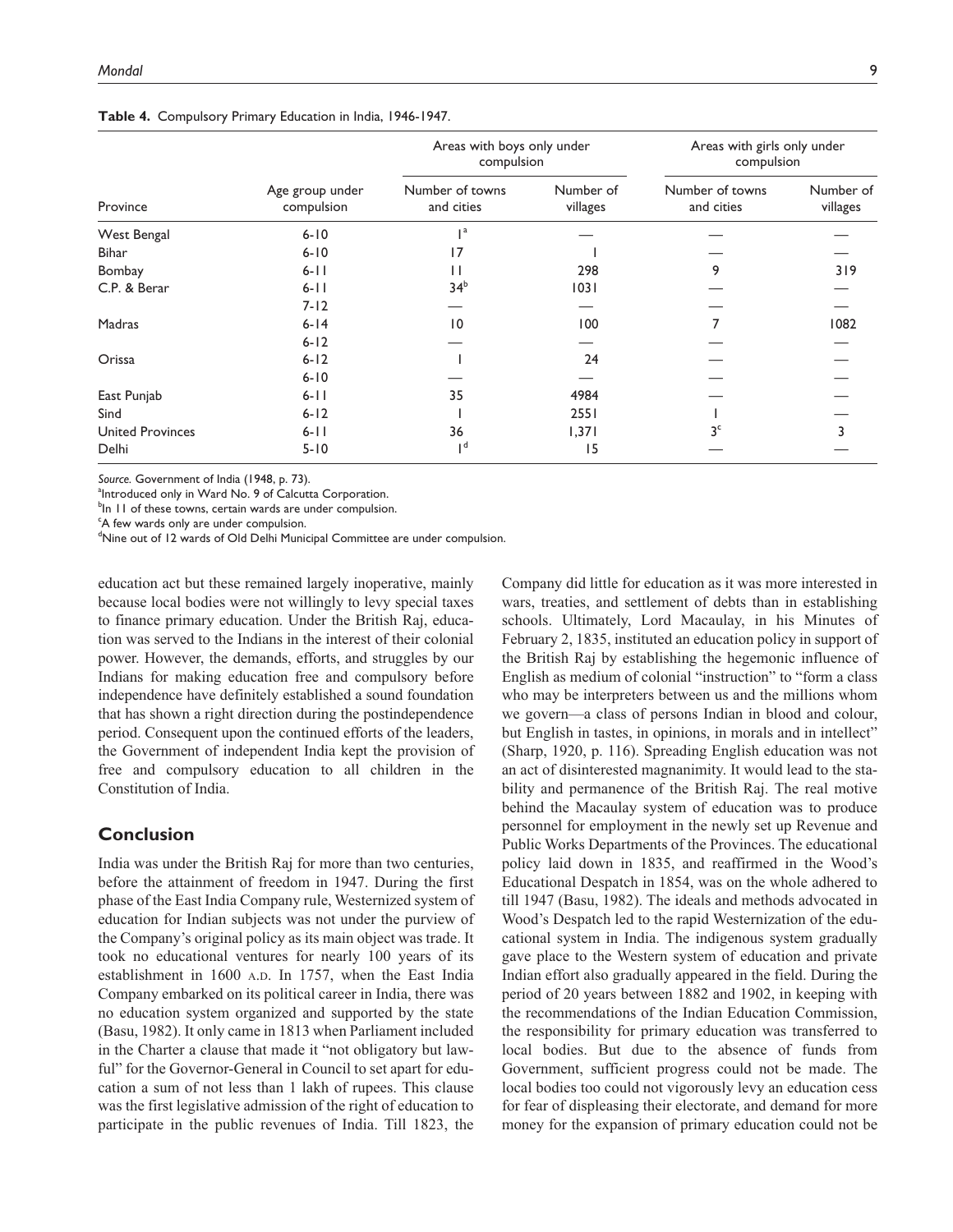| S. No.                     | Title of the Act                                                       | Year of passing |
|----------------------------|------------------------------------------------------------------------|-----------------|
| Phase-I (1911 - 1919-1920) |                                                                        |                 |
| Ι.                         | Patel Act (The Bombay Primary Education (District Municipalities) Act) | 1918            |
| 2.                         | The Bengal Primary Education Act                                       | 1919            |
| 3.                         | The Bihar & Orissa Primary Education Act                               | 1919            |
| 4.                         | The Punjab Primary Education Act                                       | 1919            |
| 5.                         | The United Provinces Primary Education Act                             | 1919            |
| 6.                         | The Central Provinces Primary Education Act                            | 1920            |
| 7.                         | The Madras Elementary Education Act                                    | 1920            |
| 8.                         | The Bombay City Primary Education Act                                  | 1920            |
| Phase-II (1921 - 1947)     |                                                                        |                 |
| 9.                         | The Patiala Primary Education Act                                      | 1926            |
| 10.                        | The Bikaner State Compulsory Primary Education Act                     | 1929            |
| $\mathbf{H}$ .             | The Madras Primary Education Act                                       | 1937            |
| 12.                        | The Bombay City Primary Education (District Boards) Act                | 1922            |
| 13.                        | The Bombay Primary Education Act                                       | 1923            |
| 4.                         | The Assam Primary Education Act                                        | 1926            |
| 15.                        | The U.P. (District Boards) Primary Education Act                       | 1926            |
| 16.                        | The Bengal (Rural) Primary Education Act                               | 1930            |
| 17.                        | The (Jammu & Kashmir) Compulsory Education Act                         | 1934            |
| 8.                         | The Bombay Primary Education (Amendment) Act                           | 1938            |
| 19.                        | The Punjab Primary Education Act                                       | 1940            |
| 20.                        | The Mysore Elementary Education Act                                    | 1941            |
| 21.                        | The Travancore Primary Education Act                                   | 1945            |
| 22.                        | The Bombay Primary Education Act                                       | 1947            |

**Table 5.** Compulsory Education Acts Passed From 1919 to 1947.

*Source.* Juneja (2003, p. 19); Pandey and Panda (2001, p. 25). *Note.* U.P. = United Provinces.

met (Dayal, 1955). The laissez-faire policy, enunciated by the Indian Education Commission (1882), had led to the rise of numerous privately managed schools and colleges (Basu, 1982). The reforms envisaged by Lord Curzon did not attempt any reorganization of the primary education system or suggest any concrete program for the solution of the immense problem of illiteracy. Curzon justified the increase of official control over education in the name of quality and efficiency but actually sought to restrict education and discipline the educated mind toward loyalty to the government. The nationalist mind saw in Curzon's policies an attempt to strengthen imperialism and sabotage development of nationalist feelings (Grover & Sethi, 1970).

Actually, the demand for free and compulsory primary education in India under the British Raj started formally just after the passing of the Compulsory Education Acts in England in 1870, 1876, and 1880 when Dadabhai Naoroji and Jyotiba Phule from Bombay Presidency, in their evidence, placed an emphatic demand for 4 years of compulsory primary education before the Hunter Commission, 1882. Since then, our Indians took the baton. What Gokhale failed to achieve for the whole of India, Shri Vithalbhai Patel achieved, at least in theory, for Bombay. Gokhale's defeat shaped the demand for free and compulsory primary education into a national one. Since the end of direct colonial responsibility for education after the passing of the Government of India Act, 1919, the Indians got ample scope for passing Compulsory Education Acts in most of the provinces. Although the introduction of compulsion in all the Acts was left to the discretion of the local bodies, they were hardly ready to court unpopularity by levying any additional cess. With the existing provincial resources of income, the Acts could have little more than symbolic value (Dayal, 1955). Local option in the matter of compulsion was responsible for inaction. In the Report, Hartog Committee aptly opined that the responsibility for mass education rests primarily with the state and the provision of educational facilities for all classes of the community and for all areas should not be left entirely to the mercy of local authorities, who may be unwilling, either for political or other reasons, to initiate schemes by which compulsion may be financed, or who, owing to the backwardness of the area or the people, may be unable to devise suitable measures for compulsion on their own initiative (Government of India, 1929). The Montford Reforms gave only a semblance of power to the provincial ministers of education who could do little beyond making paper schemes. Indian ministers had no control over important departments like finance. The principle of compulsion was theoretically accepted in almost all the provinces and Compulsory Education Acts passed everywhere. But as the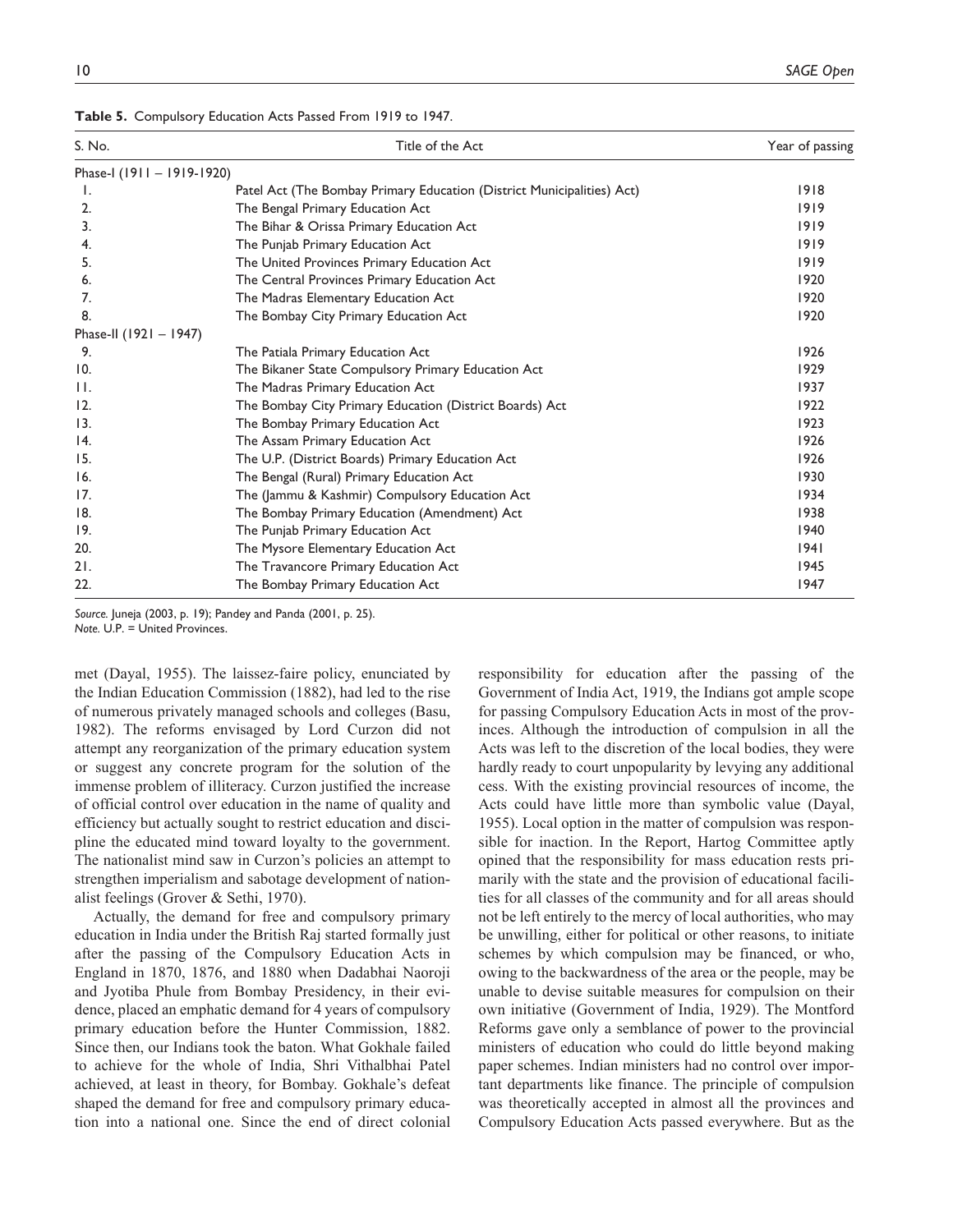local authorities, who were mainly responsible for Primary Education, were unwilling to carry out the policy of compulsion for more than one reason, the Compulsory Education Acts generally remained a dead letter (Dayal, 1955). It can be claimed that only the concept of compulsory elementary education came to be accepted in theory and was incorporated in the laws of the land, especially after the transfer of education to Indian control in 1921 but financial difficulties prevented the Indians from taking up ambitious schemes of implementation or improvement. At last, the Sargent Plan, 1944, proposed that the universal compulsory and free education of 8 years was not possible to achieve in a time frame of less than 40 years due to paucity of trained teachers, financial burden, and ever-increasing number of children. Although the Kher Committee, 1950, after the attainment of freedom in 1947, cut down the time span of 40 (1944-1984) to 16 years (1944-1960), universal compulsory and free education remained an unfulfilled dream during the British Raj, in spite of the stirring efforts of the nationalist leaders, educationists, and politicians. Colonial interests or power within the educational policies in British India in the form of hidden agenda was the key barrier to the fulfillment of the demand of Indians. Right or demand for the free and compulsory education for Indian children under the British Raj was consistently denied and it has also been consistently delayed in free India. The colonial power shaped and guided the educational policy and the educational institutions promoted the needs of the colonizer, ignoring the aspirations of the colonized. The needs of the colonial powers always determined the development of education system in British India. Despite many recommendations and suggestions for free and compulsory primary education, colonial government always left the issue under either local self-governments or the private enterprises and philanthropic efforts. The passage to free and compulsory education in India ultimately arrives at its final destination when it became a justifiable fundamental right in the Constitution of India in 2002 and an Act in 2009 after "hundred years since Gokhale introduced his private Bill in the Imperial Assembly, seventy one years since Mahatma Gandhi gave the call for universal education in 1937; sixty one years since Independence . . ." (Raina, 2010, p. 6).

#### **Declaration of Conflicting Interests**

The author(s) declared no potential conflicts of interest with respect to the research, authorship, and/or publication of this article.

#### **Funding**

The author(s) received no financial support for the research, authorship, and/or publication of this article.

#### **Notes**

1. East India Company, also called British East India Company, was established to create profitable trade with East and Southeast Asia and India. The Company Rule in India began

in 1757 and ended in 1858 following a bloody uprising and revolution.

- 2. The Battle of Plassey was a decisive victory of the British East India Company under the leadership of Colonel Robert Clive over the Nawab of Bengal, Bihar, and Orissa on June 23, 1757. The battle consolidated the Company's supremacy in Bengal. The battle took place at Plassey on the banks of the Bhagirathi River to the North of Calcutta and south of Murshidabad, then capital of Bengal (now in Nadia district in West Bengal).
- 3. Institutions for elementary education of the masses through the vernaculars at village level existed before the beginning of the British Raj in India.
- 4. Landlords.
- 5. The British Raj or Rule refers to the period of British rule on the Indian subcontinent between 1600 and 1947. Company rule in India till Government of India Act, 1858, is considered as a foundation part of the British Raj.
- 6. Elementary education or primary is of 8 years of education from Grade 1 to Grade 8 and it consists of two stages: a junior stage (primary) covering a period of 5 years and a senior stage (upper primary) covering a period of 3 years. The terms *Primary* and *Elementary* are used interchangeably and both denote the same.
- 7. The Swadeshi Movement was formally started on August 7, 1907, in Bengal to oppose the decision of the partition of Bengal in July 1905, announced by the Lord Curzon, then Viceroy of India. The movements encouraged using goods produced in India and burning British-made goods. The movement was launched by the Indian national leaders as a protest against the decision.
- 8. British Imperial Legislative Council: Prior to 1921, the Legislative Council of the Government of India was called the Imperial Legislative Council. In accordance with the Government of India Act of 1919, the name was changed in 1921 to Indian Legislative Assembly; a second chamber known as the Council of State was also created.

#### **References**

- Adhivakta Parishad. (2013). *Implementation and enforcement of right to education in India*. Retrieved from [http://www.adhi](http://www.adhivaktaparishad.com/implementation-and-enforcement-of-right-to-education-in-india)[vaktaparishad.com/implementation-and-enforcement-of-right](http://www.adhivaktaparishad.com/implementation-and-enforcement-of-right-to-education-in-india)[to-education-in-india](http://www.adhivaktaparishad.com/implementation-and-enforcement-of-right-to-education-in-india)
- Aggarwal, D. D. (2002). *History and development of elementary education in India*. New Delhi, NY: Sarup.
- Basu, A. (1982). *Essays in the history of Indian education*. New Delhi, India: Concept Publishing Company.
- Basu, A. (1992). *Education in modern India: A brief review*. New Delhi, India: Cosmo Publication.
- Dasgupta, A. K. (1993). *A history of Indian economic thought*. London, England: Routledge.
- Dayal, B. (1955). *The development of modern Indian education*. Bombay, India: Orient Longmans Limited.
- Desai, D. M. (1953). *Universal, compulsory and free primary education in India*. Bombay: Indian Institute of Education.
- Gahlawat, N. (2011). *Implementation and enforcement of right to education in India*. Retrieved from http://www.legalindia.com/ [implementation-and-enforcement-of-right-to-education-in](http://www.legalindia.com/implementation-and-enforcement-of-right-to-education-inindia%E2%80%99/)india%E2%80%99/